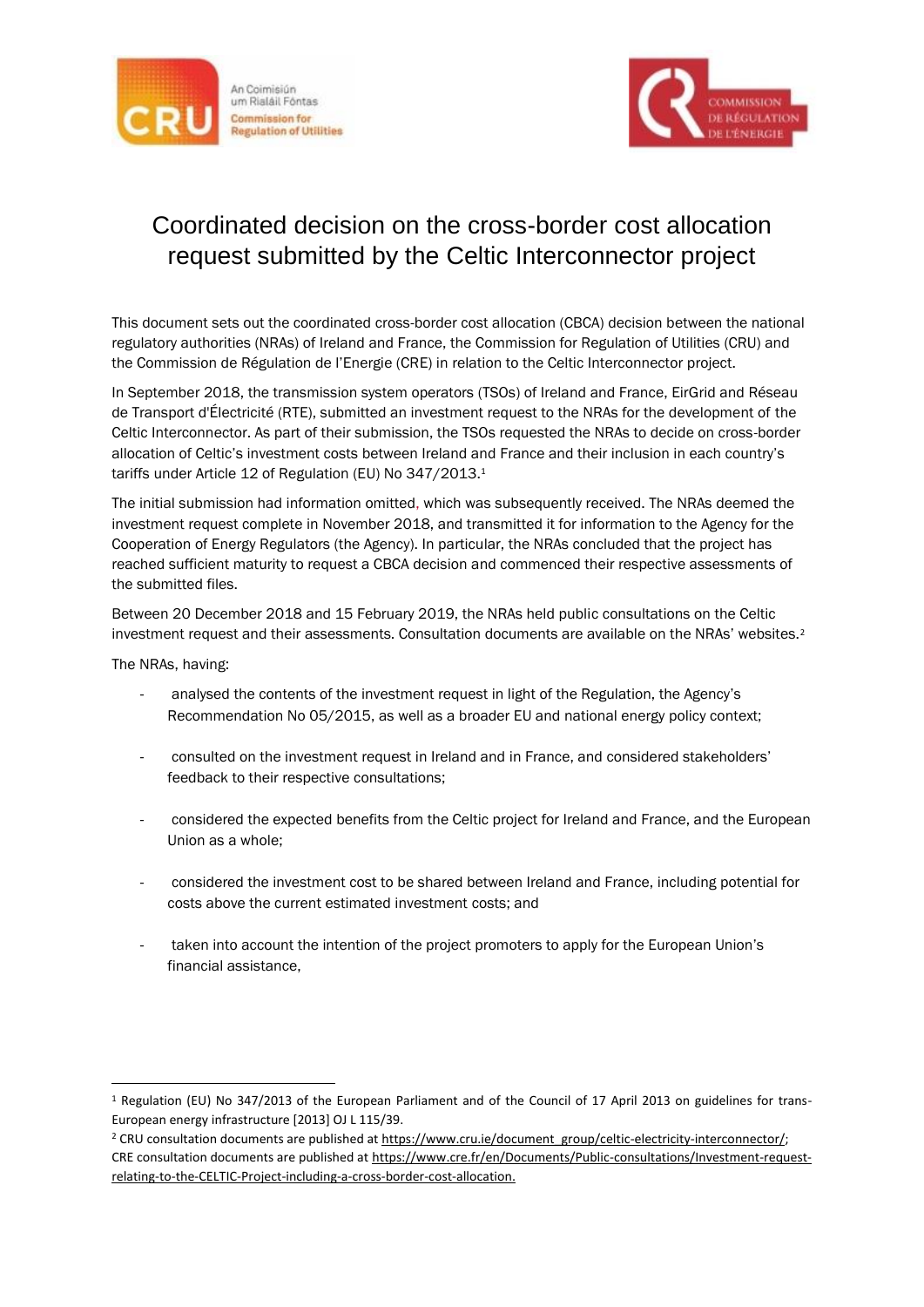

1



- 1. have concluded that the Celtic Interconnector would drive benefits for stakeholders both in Ireland and France, and would be beneficial (in terms of overall cost-benefit analysis) at the European<sup>3</sup> level. However, potential impact of the project on socio-economic welfare varies considerably across future forecast scenarios: it could be either positive or negative at the national perimeters (Ireland and France) depending on the scenarios considered.
- 2. have concluded that depending on the considered scenario, 50% to 80% of the gross benefits are located in Ireland, and 20% to 50% in France.
- 3. have agreed that 65% of the project's estimated investment costs<sup>4</sup> will be allocated to Ireland, and 35% to France<sup>5</sup>.

In reaching this agreement, the NRAs considered the net positive benefits of the project for Europe as a whole, as well as the need to strengthen the European energy market integration, foster renewable integration and reinforce solidarity between the EU Member States. In that regard, the relative electrical isolation of the Irish market and the expected exit of the United Kingdom from the European Union are of particular importance.

In that respect, the NRAs agree that linking the electricity markets of Ireland and France will be beneficial for both countries, and Europe as a whole. In particular, the NRAs recognise that there are significant positive externalities associated with Celtic, which are difficult to quantify and therefore cannot be fully captured in the cost-benefit assessment of the project. Indeed, Celtic generates externalities in terms of solidarity, security of supply, and contributes to reaching the European Union energy and climate objectives, such as market integration and sustainability.

Nonetheless, the NRAs also have to give due regard to their objective to protect the interests of existing and future consumers in Ireland and France. As such, they should make sure that the project has a net positive impact, not only in Europe considered as a whole but in France and in Ireland respectively. In addition, while there are prospects for significant benefits coming from the project, these are caveated with risks related to investment and operating costs as well as uncertainties due to potential changes in the energy landscape. These are linked to the expected exit of the United Kingdom from the European Union, the evolution of commodity prices, including the impact of reforms of the European Union Emission Trading Scheme, and national energy policies such as renewable energy targets or further interconnection.

Moreover, the inclusion of Celtic's costs in national tariffs would increase network tariffs in both countries, and in particular in Ireland given the size of the market, its consumer base and its peripheral location.

The significant benefits and the non-monetised positive externalities that the project brings to the European Union beyond France and Ireland as well as the extensive contribution of the Celtic project to the objectives of the European Union energy infrastructure policy justify a substantial EU funding from the Connecting Europe Facility (CEF). This funding would also help mitigate the risks borne by Irish and French consumers. According to Article 10(3) of Regulation (EU) No 1316/2013, the amount of Union financial assistance can cover up to 75% of project costs, in particular if the project provides a high degree of regional or Union-wide security of supply, or strengthens the solidarity of the European Union. The NRAs thus consider that the

<sup>3</sup> I.e. the perimeter including the countries whose TSOs are members of the European Network of Transmission System Operators for Electricity (ENTSO-E).

<sup>4</sup> Investment costs are based on real 2018 values and include all past and expected future costs for all phases (preliminary studies, development, construction, etc.).

<sup>5</sup> Further details on the cost split and rationale can be found in the NRAs' accompanying documents published separately to this decision.